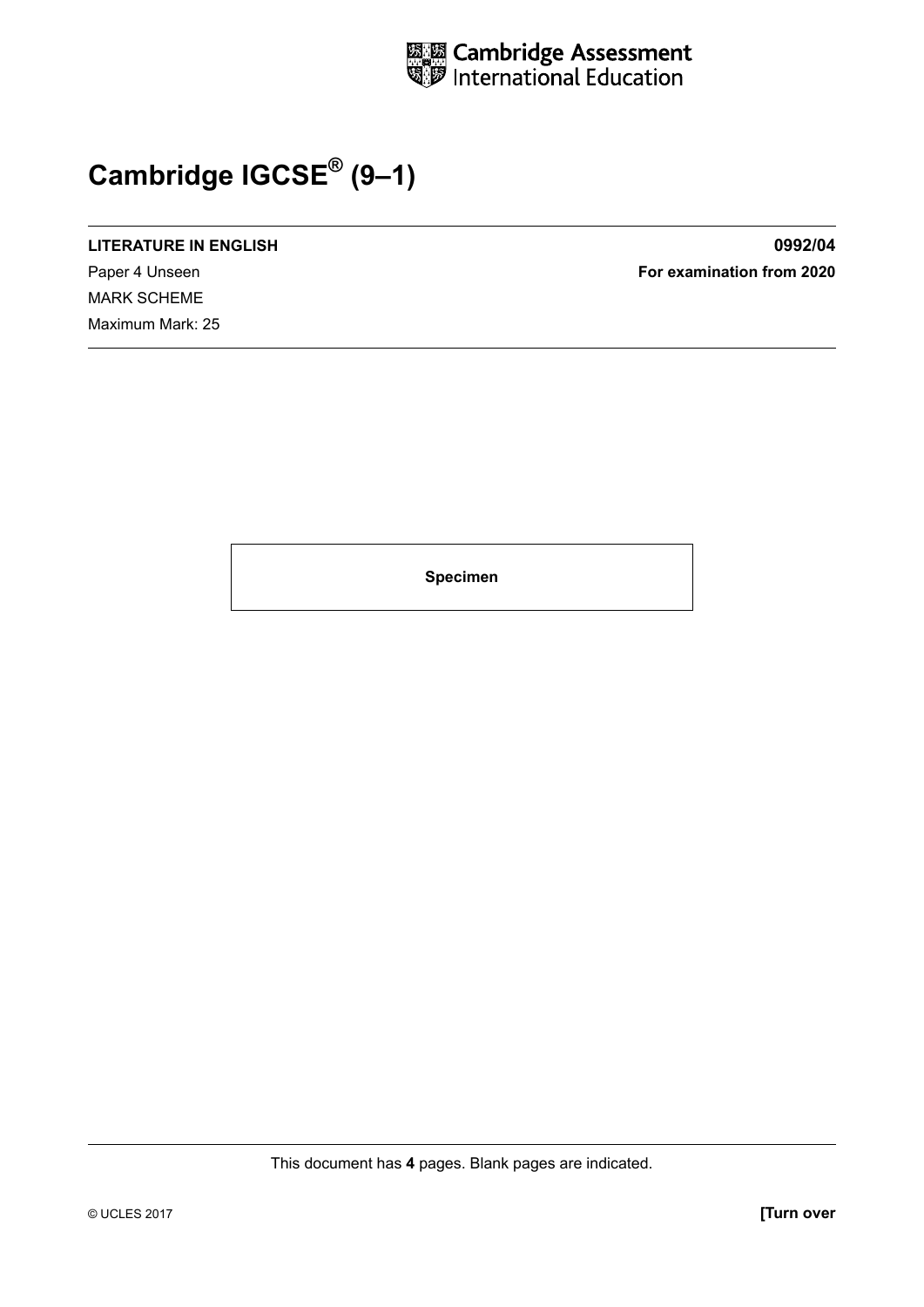## **Generic Marking Principles**

These general marking principles must be applied by all examiners when marking candidate answers. They should be applied alongside the specific content of the mark scheme or generic level descriptors for a question. Each question paper and mark scheme will also comply with these marking principles.

GENERIC MARKING PRINCIPLE 1:

Marks must be awarded in line with:

- the specific content of the mark scheme or the generic level descriptors for the question
- the specific skills defined in the mark scheme or in the generic level descriptors for the question
- the standard of response required by a candidate as exemplified by the standardisation scripts.

GENERIC MARKING PRINCIPLE 2:

Marks awarded are always **whole marks** (not half marks, or other fractions).

GENERIC MARKING PRINCIPLE 3:

Marks must be awarded **positively**:

- marks are awarded for correct/valid answers, as defined in the mark scheme. However, credit is given for valid answers which go beyond the scope of the syllabus and mark scheme, referring to your Team Leader as appropriate
- marks are awarded when candidates clearly demonstrate what they know and can do
- marks are not deducted for errors
- marks are not deducted for omissions
- answers should only be judged on the quality of spelling, punctuation and grammar when these features are specifically assessed by the question as indicated by the mark scheme. The meaning, however, should be unambiguous.

GENERIC MARKING PRINCIPLE 4:

Rules must be applied consistently e.g. in situations where candidates have not followed instructions or in the application of generic level descriptors.

GENERIC MARKING PRINCIPLE 5:

Marks should be awarded using the full range of marks defined in the mark scheme for the question (however; the use of the full mark range may be limited according to the quality of the candidate responses seen).

GENERIC MARKING PRINCIPLE 6:

Marks awarded are based solely on the requirements as defined in the mark scheme. Marks should not be awarded with grade thresholds or grade descriptors in mind.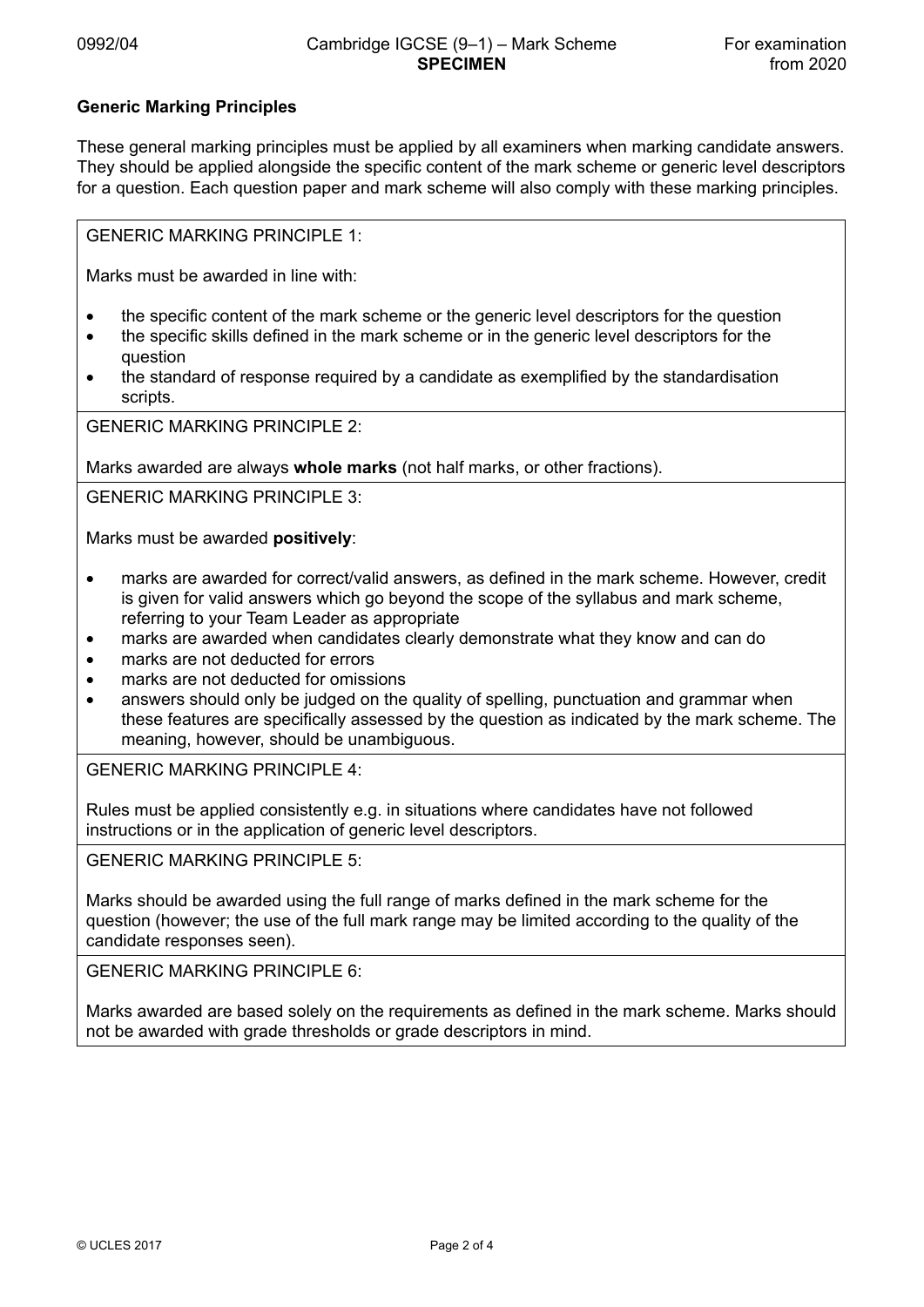All questions are marked out of 25.

The assessment objectives for the paper are:

AO1: show detailed knowledge of the content of literary texts, supported by reference to the text AO2: understand the meanings of literary texts and their contexts, and explore texts beyond surface meanings to show deeper awareness of ideas and attitudes

AO3: recognise and appreciate ways in which writers use language, structure and form to create and shape meanings and effects

AO4: communicate a sensitive and informed personal response to literary texts.

The Level Descriptors cover marks from 0 to 25, and apply to the marking of each question. They guide examiners to an understanding of the qualities normally expected of, or typical of, work in a level. They are a means of general guidance. For the purposes of standardisation of marking, they are to be used in conjunction with examples of candidates' work and discussed during the examiners' coordination meeting.